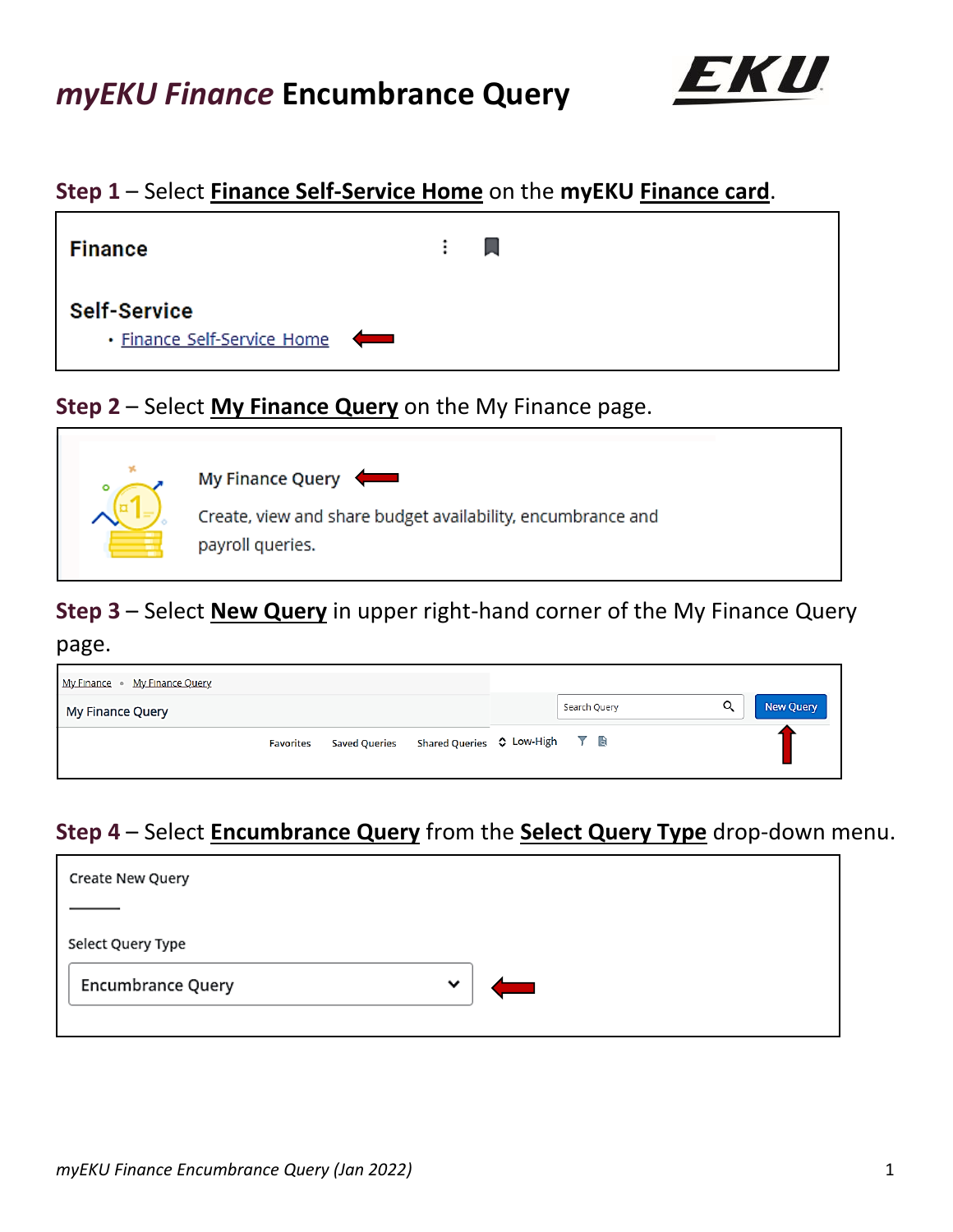| $\star$ o <b>Chart</b> – Enter E (Eastern) or F (Foundation). |
|---------------------------------------------------------------|
| $\circ$ Index – Not used.                                     |
| $\star \circ$ Organization – Enter six-digit org code. Cont   |

- tact Budgeting for access if org is not available. (Org code not required for grants. Enter Grant ID instead.)
- $\bigstar$   $\circ$  **Grant** (if applicable) Enter grant ID (usually the same as the grant org code.)
- $\frac{1}{X}$   $\circ$  **Account** and **Activity** Optional or leave blank.
	- o **Fund** and **Program** will populate automatically based on the org code.
	- o **Location**, **Fund Type** and **Account Type** We recommend leaving these fields blank.
- **★ o Commitment Type** Select All.
- **★ o Encumbrance Status** Select Open, Closed or All.

| Values                                    |                                                  |
|-------------------------------------------|--------------------------------------------------|
| Chart*                                    | Index                                            |
| E Eastern Kentucky University<br>$\times$ | Choose Index<br>v                                |
| Fund                                      | Organization*                                    |
| Choose Fund                               | Choose Organization $\mathbf{\overline{X}}$<br>v |
| Grant*                                    | Account                                          |
| 大<br>Choose Grant                         | ☆<br>Choose Account<br>v<br>v                    |
| Program                                   | Activity                                         |
| Choose Program                            | ☆<br>Choose Activity<br>v<br>v                   |
| Location                                  | Fund Type                                        |
| Choose Location                           | Choose Fund Type<br>v<br>v                       |
| Account Type                              | Commitment Type                                  |
| Choose Account Type                       | All<br>★<br>⌄<br>v                               |
| <b>Encumbrance Status</b>                 |                                                  |
| All                                       | v                                                |

**Step 5** – Enter the query parameters.  $\star$  Required  $\star$  Optional